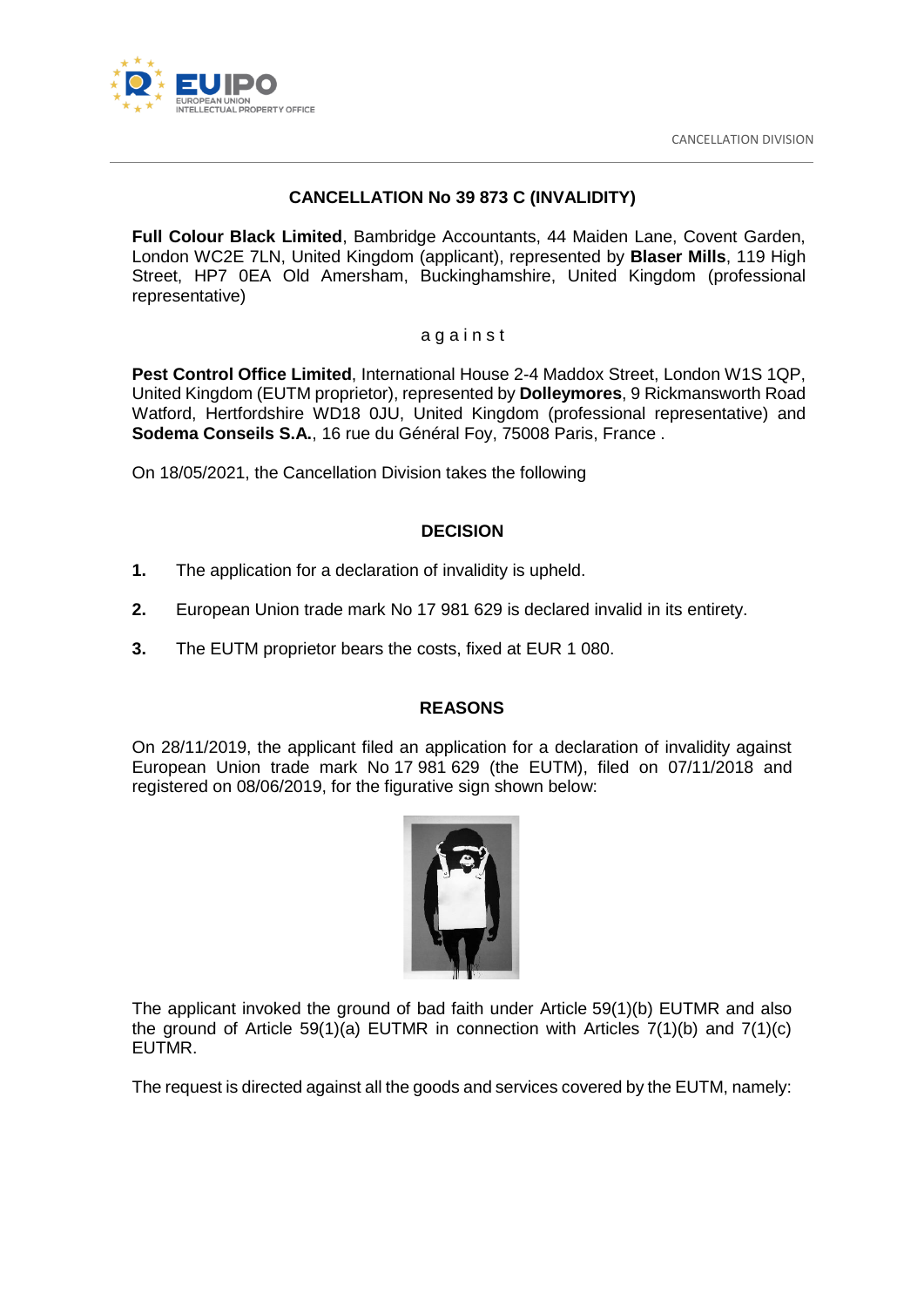- Class 9: *Sunglasses; glasses cases; pre-recorded discs, tapes and other media bearing music and other material relating to art and youth culture; prerecorded discs, tapes and other media bearing films; pre-recorded discs, tapes and other media bearing electronic images; computer software relating to art and youth culture; computer games for entertainment purposes; downloadable publications; downloadable books, magazines and journals; downloadable films; downloadable music; downloadable sound recordings; downloadable image files; downloadable digital photos; downloadable multimedia files; downloadable wallpapers for computers and phones; application software; covers and cases for mobile phones; covers and cases for tablet computers; electronic photo albums; parts and fitting for all the aforementioned.*
- Class 16: *Printed matter; stationery; photographs; posters; books; stencils; artists' materials; arts, crafts and modelling equipment; paint brushes; paper; art paper; canvas; pads; notebooks; journals; Artists easels; mounts of paper for pictures; art mounts; photograph mounts; cardboard picture mounts; pictures, prints of pictures, framed pictures; mounts for pictures; paintings; reproductions of paintings; fine art prints; drawings; etchings; collages; works of art; printed publications; cards; place mats; coasters; albums; stickers; decalcomanias; Bags and articles for packaging, wrapping and storage of paper, cardboard or plastics; figurines; binders; book marks; boxes; calendars; gift tags; decorations; catalogues; programmes; magazines; periodicals; signboards; teaching materials; printed awards; parts and fittings for all the aforementioned.*
- Class 25: *Clothing, footwear and headgear*.
- Class 28: *Games, toys and playthings; gymnastic and sporting articles; decorations for Christmas trees; festive decorations; parts and fittings for all the aforementioned.*
- Class 41: *Education and training services; entertainment; cultural activities; art exhibitions; art gallery services; rental of artwork; mural art painting services; modelling services for artists; non-downloadable electronic publications; provision of non-downloadable videos and films; providing on-line nondownloadable pictures; providing on-line non downloadable images; on-line publication of electronic books, magazines and journals; providing on line music, not downloadable; providing online non-downloadable audio content; providing on line computer games; organisation of competitions and contests; organising and conducting exhibitions, conferences, seminars, workshops, lectures, webinars, festivals, performances, shows; organisation, hosting and issuing awards; publishing services; information, advisory and consultancy services relating to all the aforementioned.*

## **SUMMARY OF THE PARTIES' ARGUMENTS**

#### *The case for the applicant*

The applicant argues that the mark for which protection has been sought and obtained is the exact reproduction of one of the works of the street artist Banksy, and the registered proprietor is the corporate body which deals with the matters of Banksy. The reproduction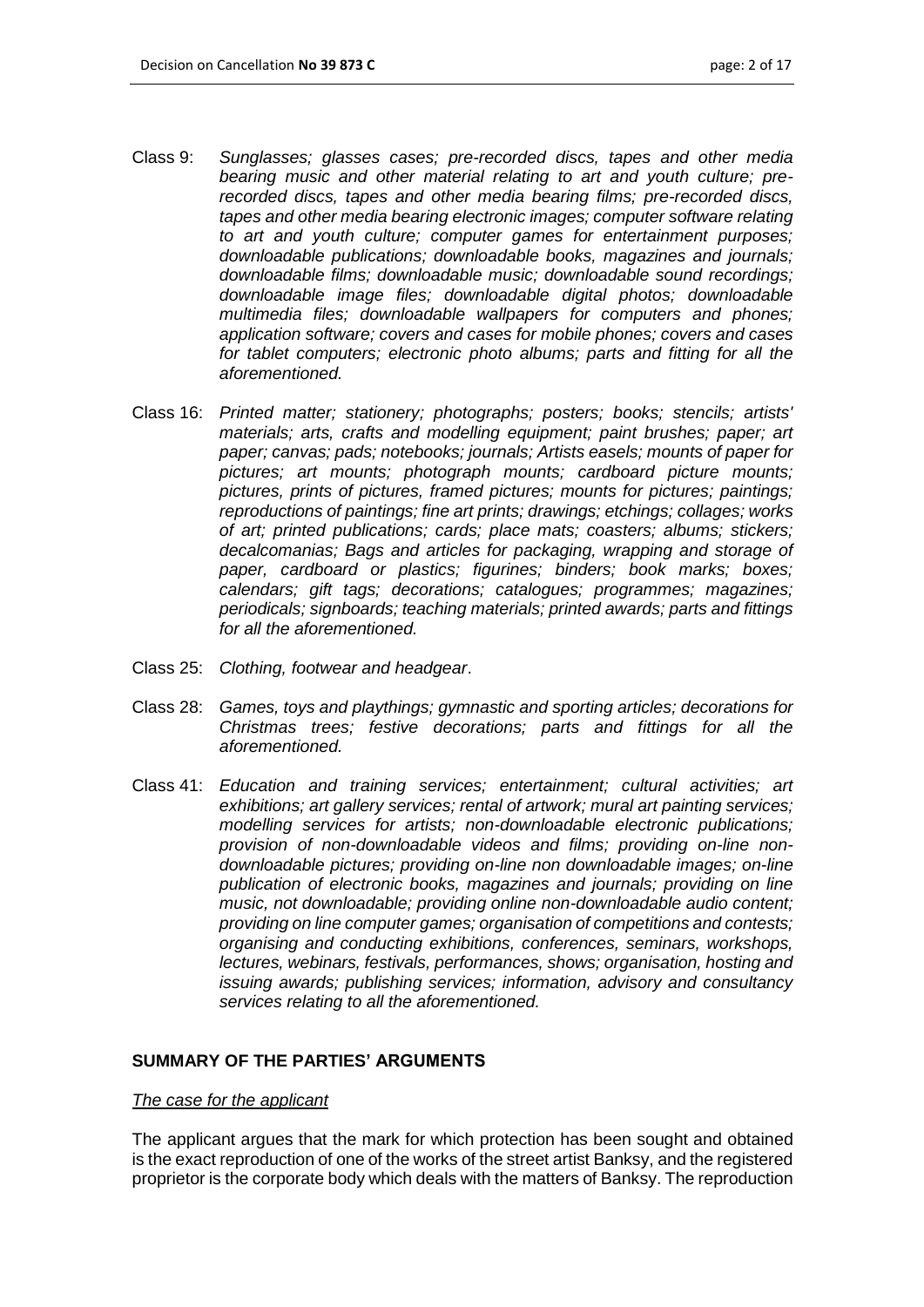is of arguably the most iconic and famous of his works, and it is also a work which has been reproduced by a large number of third parties as decoration for items of merchandise and as the subject matter of "media carriers" such as posters and graphic works. The proprietor has made no use of the mark, its activities preclude such activity and Banksy has only ever reproduced the work as a work of art. There are also broader issues regarding the monopolisation of art works via trade marks, the question of collateral purpose, and the question of whether it is acceptable to seek registration of the trade mark in light of the factual situation known to the registered proprietor at the time of the registration.

In regards to the ground of bad faith the applicant extensively lays out the law in relation to this ground. It claims that the work which is the subject matter of the registration is a work of graffiti sprayed in a public place. It was free to be photographed by the general public and has been disseminated widely. Banksy permitted parties to disseminate his work and even provided high-resolution versions of his work on his website and invited the public to download them and produce their own items. In his book, *'Wall and Piece',* Banksy stated that 'copyright is for losers' and that the public is morally and legally free to reproduce, amend and otherwise use any copyright works forced upon them by third parties. Banksy has known for years that his works are widely photographed and reproduced on a massive and widespread scale by a range of third parties without there being any commercial connection between these parties and Banksy. Furthermore, he has known that the specific goods and services for which he has obtained registration comprise or include the items which have been the subject matter of this extended and extensive trade. Banksy does not use any of the images for which registration has been sought, including the mark in suit, as a trade mark. The present application forms part of a series of filings which constitute an attempt to monopolise images on an indefinite basis contrary to provisions of copyright law. Until recently, Banksy has not brought formal proceedings against any parties. The registration of the trade marks avoids evidential burdens relating to allegations of copyright infringement and relating to the acquisition of registered trade marks in the United States of America. There has been a pattern of registering (or applying to register) established works of Banksy as EU trade marks and register the corresponding mark in the US as a trade mark claiming the EU rights as basis for obtaining registration. Banksy, via his representatives, has expressed that the registrations were not intended to be used and have concocted sham efforts to try and mislead the EUIPO into believing that there was such an intent. Therefore, the applicant claims that the sole purpose of registering the EUTM was to prevent the ongoing use of the work which he had already permitted to be reproduced. It argues that this fact as well as the fact that the purpose of the registration was to circumvent copyright law or the provisions of the US trade mark law, shows that the filing was done in bad faith. The applicant also puts forwards arguments in relation to the other grounds of invalidity on which the application is based.

In reply to the proprietor's arguments the applicant claims that the proprietor has not put forward a positive case but rather has merely attacked the applicant's evidence. It admits that it is up to the applicant to prove its case but it claims that it is up to the proprietor to disprove the claim through evidence. The applicant claims that the evidence submitted by the proprietor attempts *inter alia* to show that human memory is fallible, it is possible to alter product images on Amazon and that the 'rule of law' applies without discrimination. It denies that these arguments can allow the proprietor to succeed. It contests the proprietor's arguments. It points out that the proprietor criticises and puts in doubt the applicant's evidence but relies on its own evidence as conclusive. It points out that the fact that the proprietor allowed the free downloading of his work to use for noncommercial purposes results in the works being placed on all manner of goods and this fact cannot lead to the goods being identified as coming from a single source. The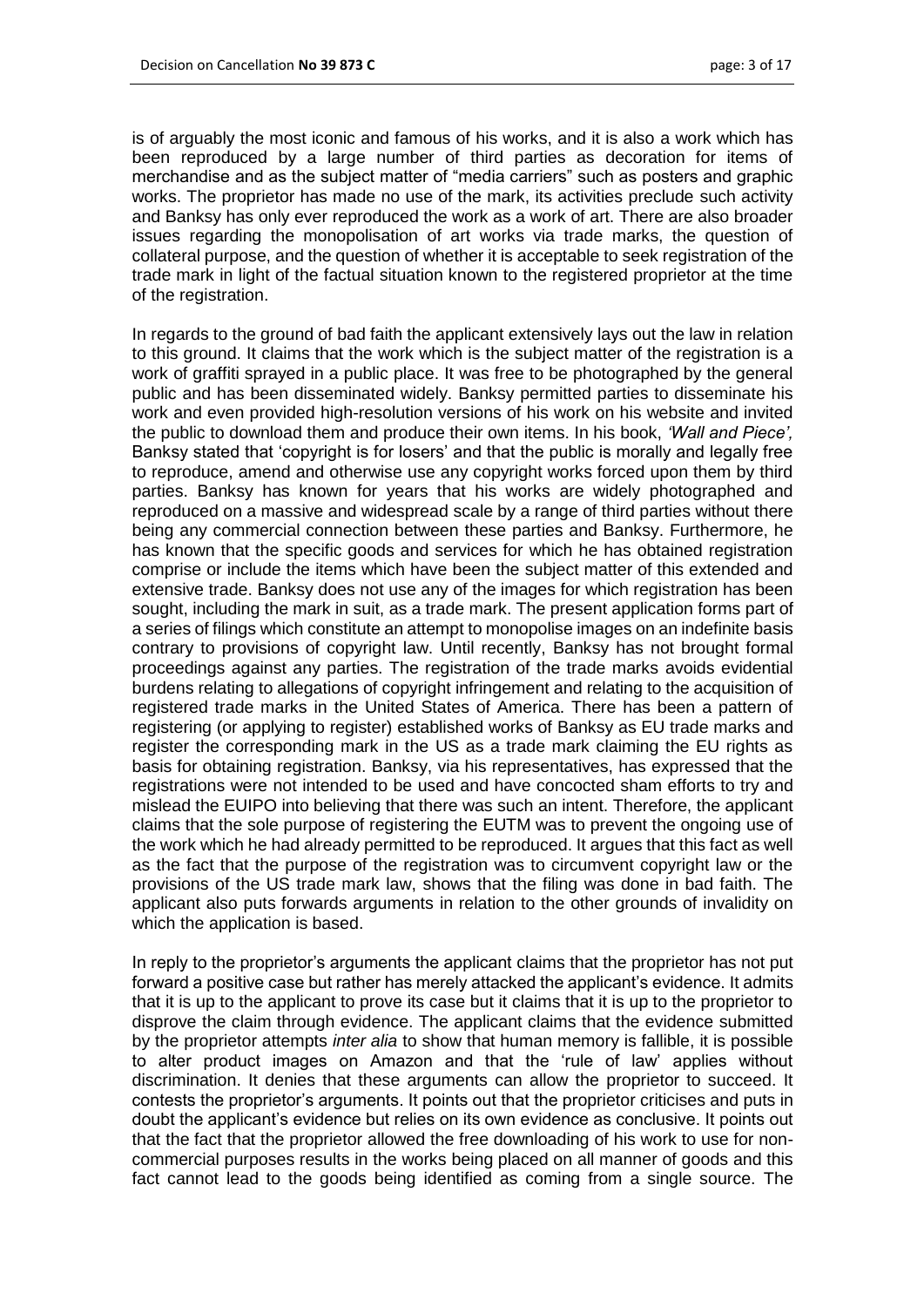applicant insists that the use of the works of Banksy on goods is merely decorative rather than trade mark use. It also claims that the proprietor has not submitted any evidence of permissions or licenses granted for the use of its sign by others. It denies that the application for invalidity is unsubstantiated and does not apply to the relevant period at issue. It also claims that the proprietor has misrepresented some of its arguments.

It argues that Banksy, represented by the proprietor, was aware from at least as early as 2007 that his works were being reproduced on a massive scale without any of it being under his control. In his book *'Wall and Piece'* Banksy suggests that anything depicted in public is free for use by all and permission is not required. Although Banksy states on his website that other companies were using his sign without his permission for commercial purposes the proprietor has not submitted any evidence that he sought to defend against this. The applicant argues that the proprietor has not put forward a full and positive reason for its applications, nor did it suggest that it has, or ever had, an intention to use the image as a trade mark. It goes through each of the points of the proprietor and contests them.

In support of its observations, on 09/12/2019, the applicant filed the following evidence:

- Witness statement of A.R.W., Chartered trade mark attorney and partner at Keystone Law Limited.
- Exhibit ARW1: Articles which all bear a date of extraction of 05/03/2019, one indicates that it is news 2018 while another is dated 29/11/2018 and others are undated. They show the relationship between Pest Control (proprietor) and Banksy.
- Exhibits ARW2: Copy of the website of Pest Control Limited.
- Exhibits ARW3-5: Printouts of the proprietor's website, articles relating to Banksy and his anonymity, his work and its value and his best known works.
- Exhibit ARW6: Images of the 'Laugh Now' and related articles.
- Exhibit ARW7: Printouts of the Banksy website from the Wayback machine dated from 2007 to 2015, an extract from "Banksy-Wall and piece" published in 2005, an article dated 01/05/2018 discussing Banksy's statement that 'copyright is for losers' and discussing the uncertain state of legal protection for street art and graffiti. Another article again discussing the ownership of graffiti works dated 21/02/2013. Extracts from an online forum indicating '13 years ago' but without any real date. A further article dated in 2017 written by a law lecturer in the UK discussing the issue of copyright in relation to graffiti and street art. An article from *IP Kat* dated in 2011 regarding Banksy's disclaimer on his website allowing people to make merchandise using his artwork and stating that Banksy does not produce or profit from the sale of greeting cards, mugs or photo canvases of his work.
- Exhibits ARW8-16: Examples of Banksy's use of third party copyrights in his works and images of articles being Banksy's works used by third parties on goods in Classes 9, 16, 18, 24, 25, 27, 28 and for goods in other classes.
- Exhibit ARW17: Details of the US application for the trade mark registration of the 'Laugh Now' mark as represented in the current EUTM filed on 13/11/2018.
- Exhibit ARW18: Table of the proprietor's EU and US applications and registrations.
- Exhibits ARW19-20: Excerpts from the USPTO practice.
- Exhibit ARW21: Copy of the decision of the Milan Court of 14/01/2019, 52442/2018 R.G. regarding Banksy in Italian and dated 14/01/2019 and some related articles discussing the Italian decision dated 25/02/2019 (2 articles), 28/02/2019 (extraction date 05/03/2019) and 26/02/2019, .
- Exhibit ARW22: Copies of news reports dated 01/10/2019 and 17/10/2019 showing the opening of the shop and webshop of the proprietor/Banksy called Gross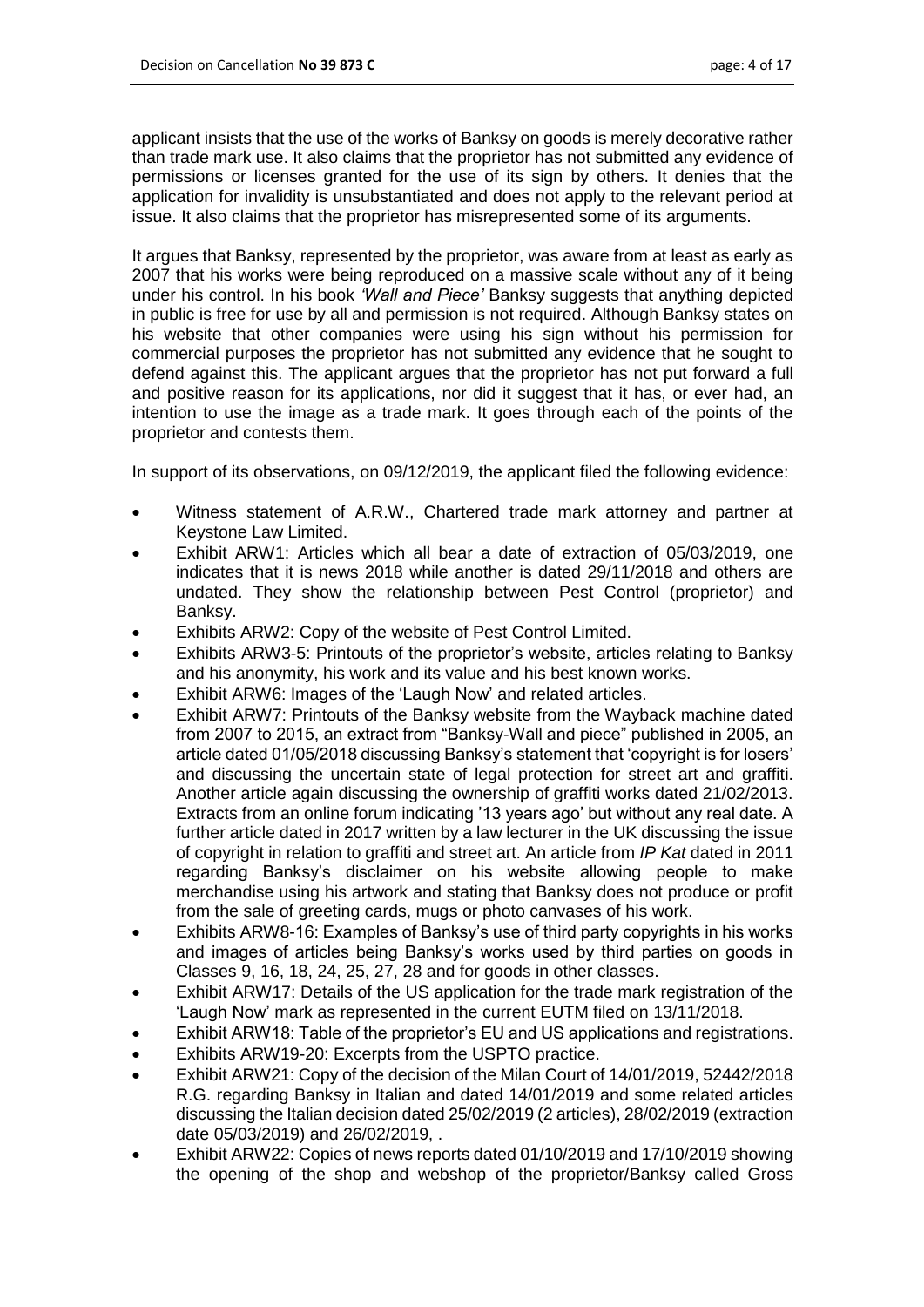Domestic Product which state that it was opened in order to show use to succeed in a trade mark dispute. Images of Banksy's artwork on goods in the webshop and the new business dated 28/10/2019

- Exhibit ARW23: Evidence to identify Mr M.S. identified in the statements in the previous exhibit.
- Exhibit AWR24: An image of the Flower Thrower on a product in the webshop and the new business dated 28/10/2019.
- Exhibit ARW25: Extracts from the Companies House Register in the UK to show the connection between Mr. M.S. and the proprietor.

## *The case for the EUTM proprietor*

The proprietor argues that the applicant has not submitted sufficient evidence to prove that the EUTM was filed in bad faith. Contrary to the claims of the applicant, this evidence does not demonstrate that Banksy has given free rein to the general public to use his copyright. There is no evidence that Banksy allowed even non-commercial use of the work but only for non-commercial use of the images. The arguments about the US registrations are not of relevance for the present purposes and the USPTO manual was incorrectly identified and misapplied by the applicant. There are many works of art that are registered as trade marks in the EU and the proprietor provides examples of same and argues that it is common practice to use these works are trade marks for commercial purposes. It contests the relevance of the decisions relied upon by the applicant or argues that the applicant has misapplied the findings of the judgments. It points out that the decision of the Italian Courts submitted by the applicant found in favour of the proprietor when the defendant applied the proprietor's marks to its merchandise. It denies that the comments made by Banksy and a Director of the proprietor relating to a shop opened by Banksy or the extracts from the webshop of Banksy have any bearing on the trade mark or on these cancellation proceedings.

It denies the applicant's argument that it applied for a US registration in a dishonest way and puts forward that it is completely legal and a commonly relied on basis by many foreign companies to register in the US. The proprietor submits examples of numerous artworks which have been filed as trade marks in the EU. It claims that this shows that it is common practice for artists and companies to register their artwork, both famous and unknown, as trade marks for use and protection for commercial purposes and this shows that it did not file the EUTM in bad faith. It relies on the judgments of 29/01/2020, C 371/18, SKY, EU:C:2020:45, § 74-78 and of 06/09/2018, C-488/16 P, NEUSCHWANSTEIN, EU:C:2018:673, § 82-84 to state that a party that registers a trade mark in pursuit of a legitimate objective to prevent another party from taking advantage by copying the sign is not acting in bad faith. It argues that where a party is taking advantage of a sign due to their knowledge that the owner of the sign cannot enforce unregistered trade mark rights and copyright without prejudicing his public persona or business interests, obtaining a trade mark registration through an incorporated company in order to enforce these rights is a 'legitimate objective' and not an application in bad faith.

In reply to the applicant's arguments the proprietor denies that public access to a sign and wide dissemination of a sign is not a bar to registration as if so then no unregistered trade mark could be registered. The applicant has not provided any evidence showing that Banksy or the proprietor has allowed others to use or disseminate the image in the trade mark. Banksy's statements neither change the law nor prohibit him or the proprietor from seeking rights and protections available under the law. An anti-establishment viewpoint does not prevent a party from utilising establishment mechanisms in order to further their view. The applicant has not provided any evidence showing that, at the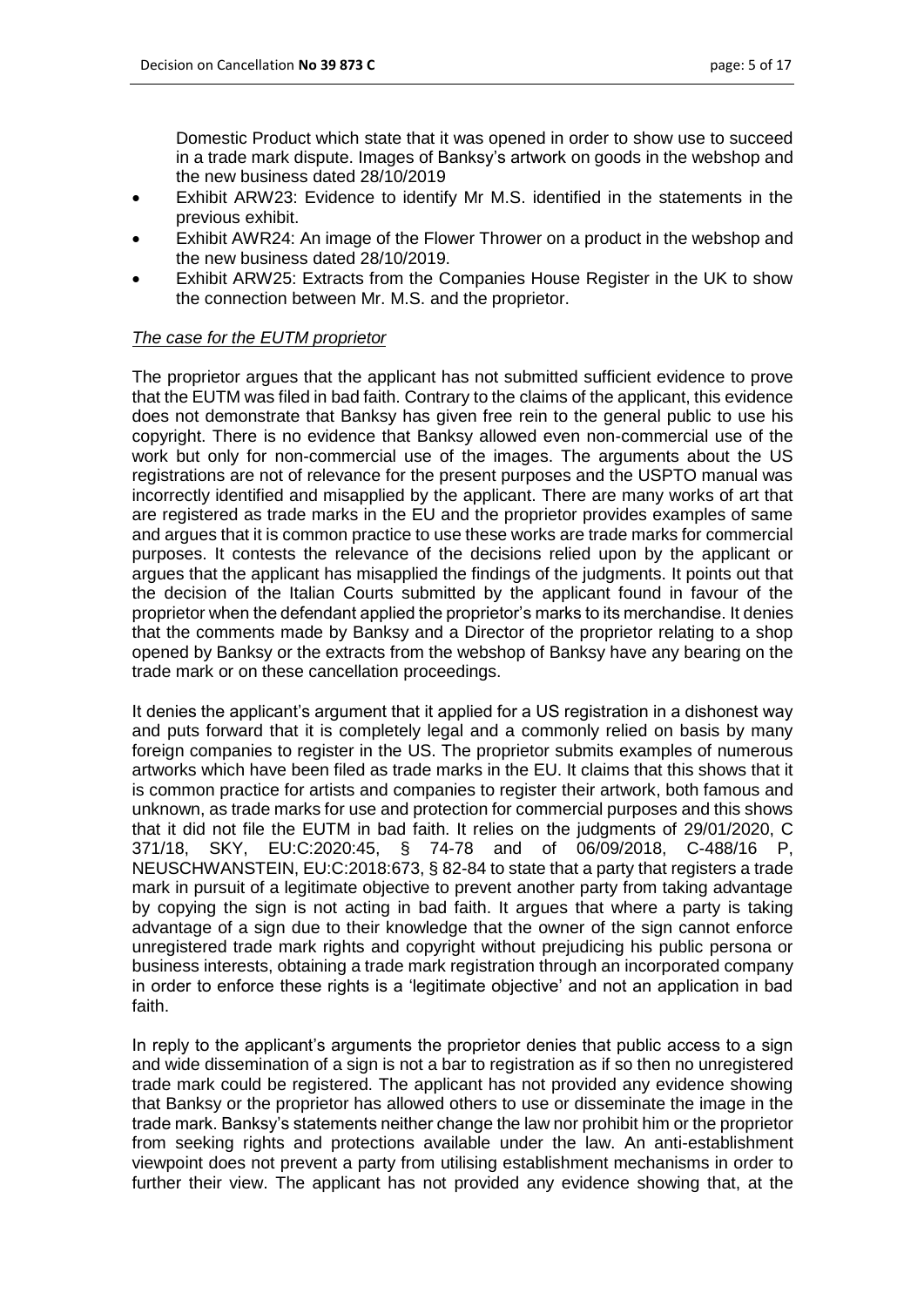relevant date, Banksy was aware of any more than one isolated occurrence of his work being used. The applicant's evidence shows instead that Banksy placed a warning on his website in an attempt to prevent the public from believing the goods were connected to him. The applicant is under an obligation to show that the proprietor acted in bad faith at the relevant date, which it denies that it has. Banksy's copyright lasts for his lifetime plus 70 years, whereas, a trade mark can be cancelled on the basis of non-use revocation if it has not been put to genuine use as a trade mark for a continuous period of 5 years. As such, the trade mark can only be monopolised indefinitely if it is put to genuine use as a trade mark and, if not, will be vulnerable to cancellation long before the copyright protection ends. Whilst the US registrations are facts, the applicant has not provided any evidence to show that these were made in bad faith.

The proprietor contends that the applicant's evidence relate to Banksy and his fame and not to the works or the trade mark. There is no evidence that it has contravened accepted principles of ethical behaviour or honest commercial and business practices.

The applicant's arguments regarding the fame of Banksy should be disregarded as they are flawed and incorrectly apply the law and are contrary to the principals established in the Article 20 of the Charter of Fundamental Rights of the EU, which states that everyone is equal before the law, and Article 11.1, which states that everyone has the right to freedom of expression which includes the freedom to hold opinions and to receive and impart information and ideas without interference by public authority and regardless of frontiers. The proprietor cannot lose the right to file a trade mark for his work because he had previously made statements that copyright is for losers. The proprietor also submitted detailed observations in relation to the other grounds of invalidity.

In its rejoinder the proprietor insists that the applicant has failed to meet the evidential burden to prove its case and therefore the Cancellation Division cannot reach a finding of bad faith. It denies the importance of any evidence relating to copyright as it has nothing to do with the proprietor's beliefs when filing the contested mark. Moreover, its comments that 'copyright is for losers' was clearly ironic as it was accompanied by both a copyright and trade mark symbol. It did not encourage slavish commercial copying and it was not said in the contest of a trade mark. Moreover, Banksy's statement that his copyright could be reproduced for non-commercial purposes was Banksy exercising his rights to permit others to use these rights, although not commercially, but under consent or license. This permission did not extend to commercial use in the course of trade. It denies that Banksy has used the copyright of other parties in his work and this does not show bad faith and it states that the applicant has failed to prove this allegation. It argues that the applicant's statement that Banksy has not taken infringement proceedings against those using its copyright is irrelevant to show its intention at the time of filing of the mark.

In regards to the argument that the proprietor is using the EUTM to circumvent unenforceable copyright protection it states that the applicant has not submitted any legislation or case law to substantiate this bold claim. It denies that placing a work in a public place can result in a loss of copyright. It points to a UK decision (*Creative Foundation v Dreamland Leisure Ltd* [2015] EWHC 2556 (Ch)) in which the judge admitted copyright rights for Banksy in relation to a mural on a public wall. It provides details about the career of the judge involved in the decision. It argues that even if the law did restrict copyright ownership for these types of public works, the artist would have stencilled the drawing in its studio prior to reproducing it in the public location. It claims that trade marks and copyrights are not mutually exclusive, they merely provide different rights and remedies and the parties can chose between these rights. This is consistent with honest commercial practices. It argues that the statements made by Banksy and Mr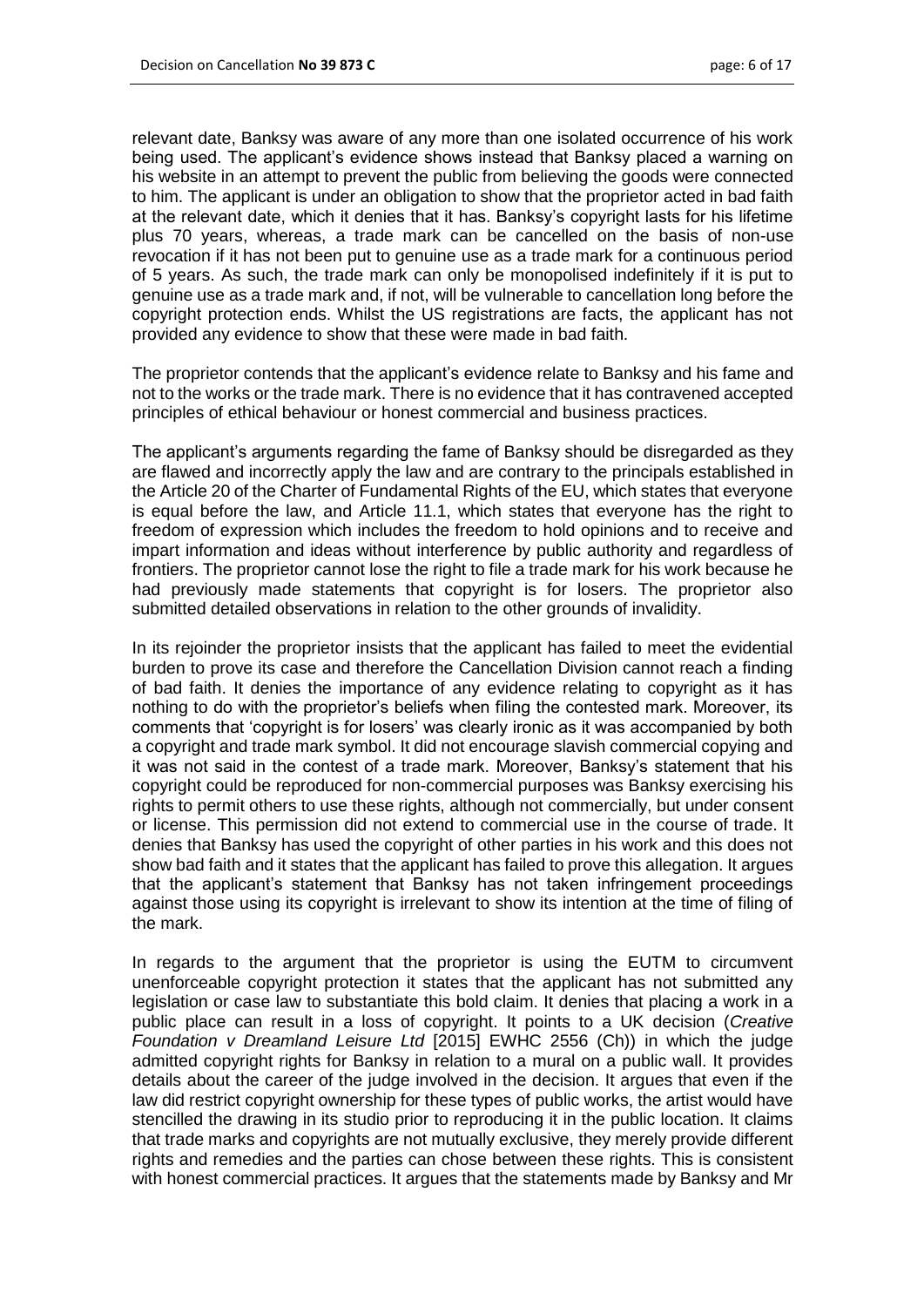M.S. should only be considered at face value without any spin or inference and do not show their intention at the time of filing. It claims that the statements show that it wished to genuinely use its mark after the grace period was ending. It denies that Banksy produces 'shoddy' goods. The opinions of the legal representative of Banksy are entirely subjective and do not satisfy the evidentiary standards. The proprietor claims that the applicant has been unable to show consistent indicia of any bad faith and therefore its case must fail. It claims that the statement of people cannot be judged *ad infinitum,*  without the individual having the possibility to change their mind which is contrary to Articles 11 and 20 of the Charter of Fundamental Rights. Therefore, those who were once professing communists or who objected to monopoly rights would be refused a trade mark on the basis of bad faith. This, it claims, removes free speech. Finally it argues that the applicant has submitted evidence subsequent to the relevant date that cannot be taken into account to determine the position at the relevant date. Therefore, the applicant has failed to prove that the EUTM was filed in bad faith and this request must be rejected. The proprietor also submitted further arguments in relation to the other grounds of invalidity which will be addressed later if necessary.

In support of its observations, the EUTM proprietor filed the following evidence:

## Evidence submitted on 18/05/2020 and 19/05/2020:

- Exhibit PCO1: UK High Court decision in Gestmin v Credit Suisse [2013] EWHC 3560.
- Exhibit PCO2: Article explaining how listings on Amazon are being hijacked and Amazon Seller Central page containing instructions on how to amend an Amazon listing.
- Exhibit PCO3: USPTO practice manual for an application under Section 44 and based on a prior foreign registration.
- Exhibit PCO4: A selection of EUTM registrations for a variety of artworks (fine art, pop art, cartoon, design) from a number of artists such as Andy Warhol, Keith Harling, the incorporated companies which have registered the works, the goods on which they are used (either directly or through licensing), and the art either exhibited or for sale.
- Exhibit PCO5: A copy of the Charter of Fundamental Rights of the EU as made legally binding by the Treaty of Lisbon.

#### Evidence submitted on 19/02/2021

- Exhibit PCO6: A copy of the UK judgment of *Creative Foundation v Dreamland Leisure Ltd* [2015] EWHC 2556 (Ch).
- Exhibit PCO7: Details concerning Rt Hon Lord Justice Arnold's career as a barrister and Queens Counsel (QC) specialising in intellectual property law and then as a judge in the UK Patent Court.

## **ABSOLUTE GROUNDS FOR INVALIDITY – ARTICLE 59(1)(b) EUTMR**

#### **General principles**

Article 59(1)(b) EUTMR provides that a European Union trade mark will be declared invalid where the applicant was acting in bad faith when it filed the application for the trade mark.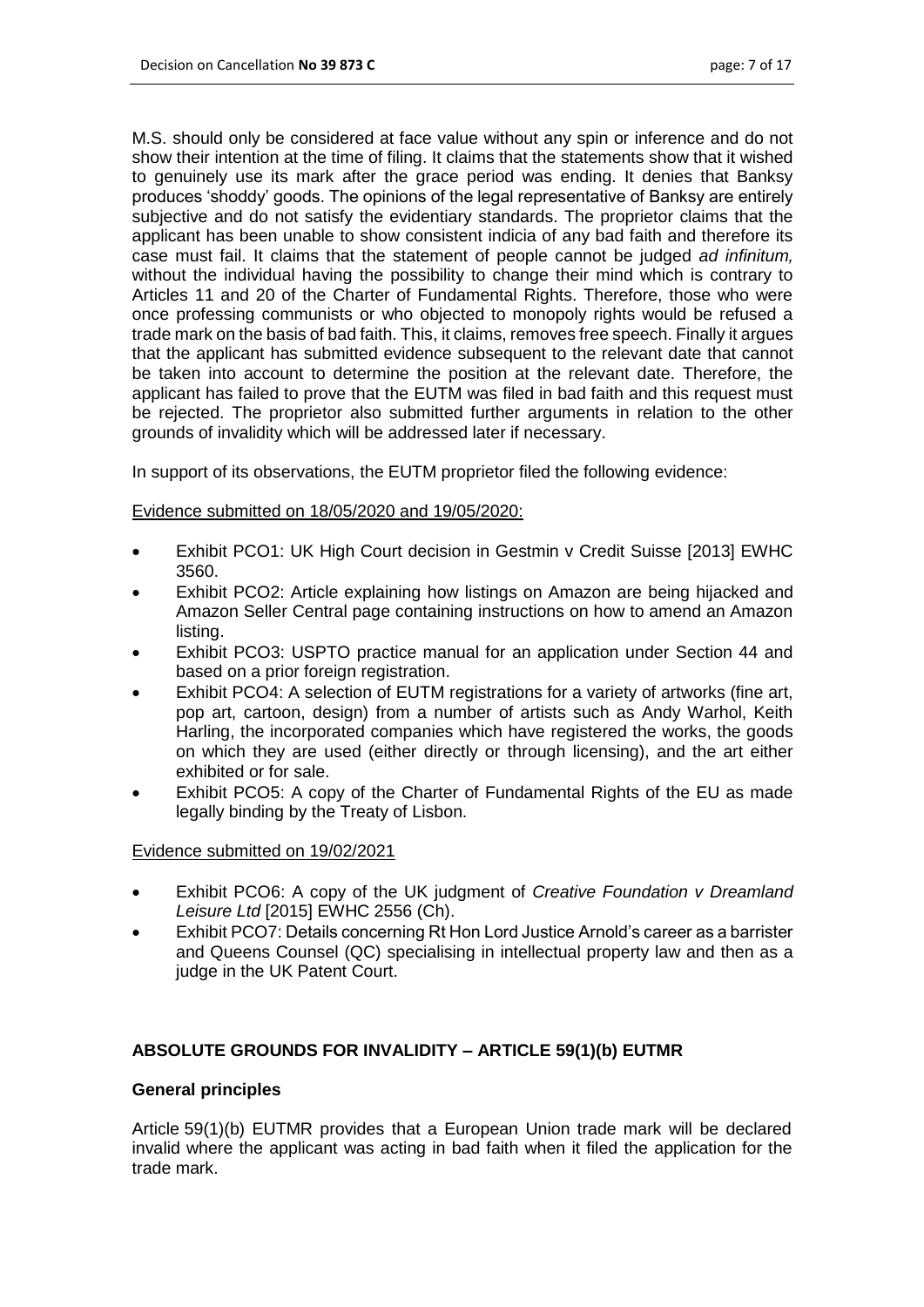There is no precise legal definition of the term 'bad faith', which is open to various interpretations. Bad faith is a subjective state based on the applicant's intentions when filing a European Union trade mark. As a general rule, intentions on their own are not subject to legal consequences. For a finding of bad faith there must be, first, some action by the EUTM proprietor which clearly reflects a dishonest intention and, second, an objective standard against which such action can be measured and subsequently qualified as constituting bad faith. There is bad faith when the conduct of the applicant for a European Union trade mark departs from accepted principles of ethical behaviour or honest commercial and business practices, which can be identified by assessing the objective facts of each case against the standards (Opinion of Advocate General Sharpston of 12/03/2009, C-529/07, Lindt Goldhase, EU:C:2009:361, § 60).

Whether an EUTM proprietor acted in bad faith when filing a trade mark application must be the subject of an overall assessment, taking into account all the factors relevant to the particular case (11/06/2009, C-529/07, Lindt Goldhase, EU:C:2009:361, § 37).

The burden of proof of the existence of bad faith lies with the invalidity applicant; good faith is presumed until the opposite is proven.

## **Assessment of bad faith**

The ground of bad faith applies where it is apparent from relevant and consistent indicia that the proprietor of an EU trade mark filed its application for registration without any intention of using the contested EUTM, or without the aim of engaging fairly in competition, but with the intention of undermining the interests of third parties, in a manner inconsistent with honest practices, or with the intention of obtaining, without even targeting a specific third party, an exclusive right for purposes other than those falling within the functions of a trade mark, in particular the essential function of indicating origin (12/09/2019, C-104/18 P, STYLO & KOTON (fig.), EU:C:2019:724, § 46 and 29/01/2020, C 371/18, SKY, EU:C:2020:45, § 81).

Much of the evidence and arguments refer to Banksy and not the proprietor who applied for the EUTM. The Cancellation Division considers that the evidence submitted by the applicant shows that there is a connection between Banksy and the proprietor, who would appear to be the legal representatives of Banksy.

The term 'applicant' in Article 59(1)(b) EUTMR has to be construed as meaning the person applying for the EUTM in its own name, the principal of an agent acting in the name of its principal or any person instructing a nominee to act in its (the nominee's) own name, but who, according to an arrangement between them, merely serves the interests of the former, while acting in good faith and being unaware of the former's bad faith (13/12/2004, R 582/2003 4, EAST SIDE MARIO'S, § 17 18).

The proprietor is the representative of Banksy, probably due to his wish to stay anonymous, and therefore the proprietor's filing of the EUTM would have been carried out in the interests of Banksy. The proprietor argues against the false narrative of Banksy as an individual as what is relevant is the corporate intention of the proprietor when filing the application. However, for the reasons outlined above, the filing by this company is filing by an agent for the principal or by a nominee.

The purpose of a trade mark is to allow consumers to identify the commercial origin of the goods or services at issue and distinguish these goods or services from those of other companies. The purpose of a trade mark is not to prohibit others from registering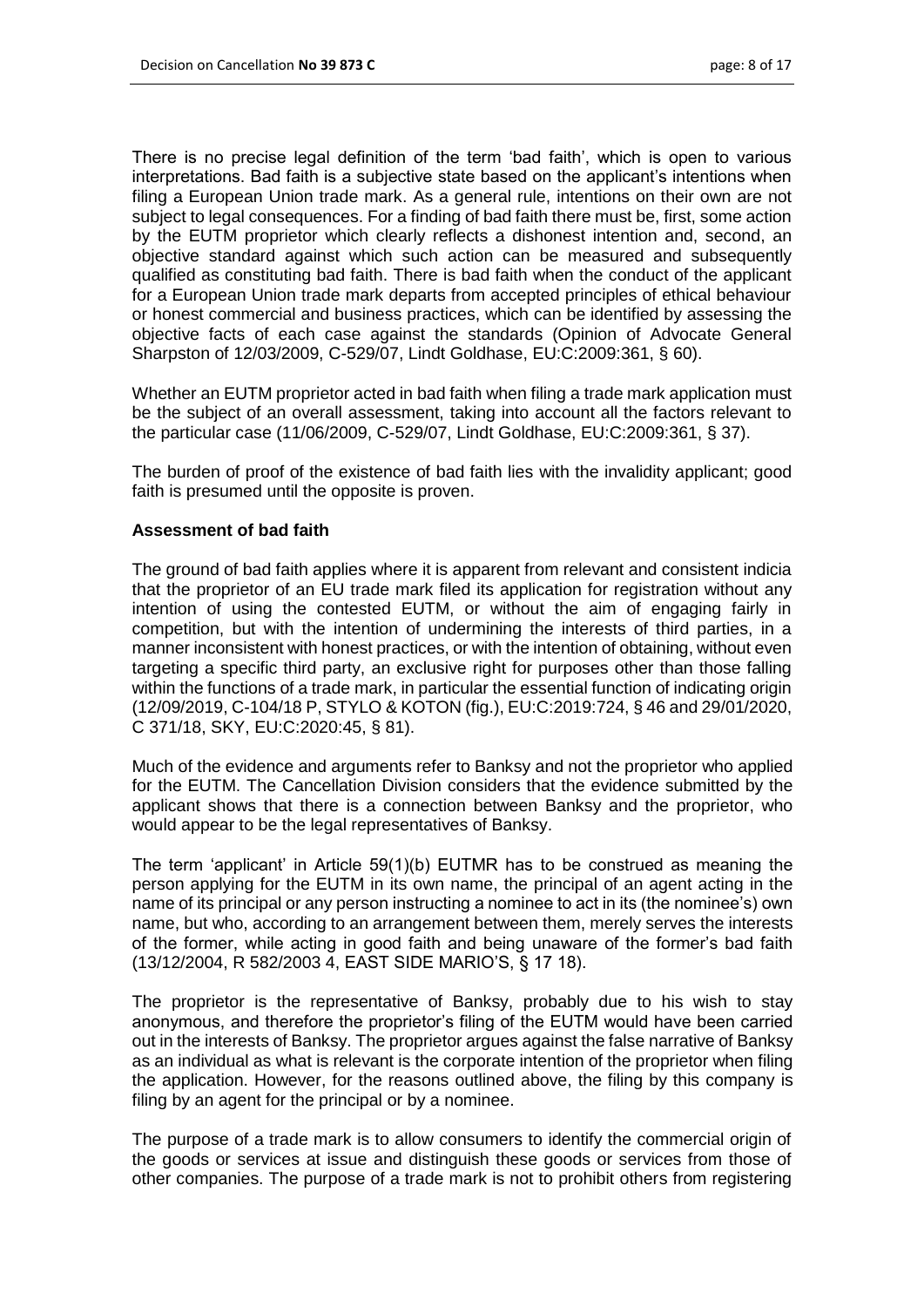or using signs which the applicant for invalidity is not using to identify goods and services in order to carve out a portion of the commercial market.

The purpose of a copyright is *inter alia* to protect different kinds of original artistic works. A painting or street art could therefore, when the necessary conditions are met, be covered by copyright protection.

In the present case, the artwork in question referred to in some of the evidence as 'Laugh Now' comprises the image of 10 monkeys standing side by side and all bearing a sign, four of the signs are empty as in the depiction of the contested EUTM, while the other six signs contain the words 'Laugh now, but one day we'll be in charge'. It is noted that the contested EUTM contains only one depiction of the monkey and the mark does not contain any words, so this is only a small section of the original artwork and not the complete representation. As can be seen from Exhibit ARW6, this piece of art was created in 2002 and was originally commissioned by a nightclub in Brighton and later was sold as an artwork at auction. Furthermore, the evidence shows that this artwork is one of the best known of Banksy. Moreover, the artwork as it appears on Banksy's website and as sold at auction only shows one depiction of the monkey with the words on the sign and not the full work as originally commissioned and furthermore, it is not identical to the contested EUTM which has an empty sign.

It is also noted that as Banksy has chosen to be anonymous and cannot be identified this would hinder him from being able to protect this piece of art under copyright laws without identifying himself, while identifying himself would take away from the secretive persona which propels his fame and success.

As mentioned above, the evidence submitted by the applicant shows that there is a connection between Banksy and the proprietor, who would appear to be the legal representatives of Banksy, but, again, it must be noted that the evidence is not exhaustive in this regard as the identity of Banksy cannot be legally determined. Therefore, it would be quite difficult for Banksy though his representatives, the proprietor, to actually enforce copyright rights against third parties. As such, at least without exposing his true identity, it would be difficult for Banksy to rely on any copyright rights to the sign.

Copyrights have a fixed duration of protection in the EU, being for the lifetime of the creator plus an additional 70 years from their death. Therefore, these rights are exhaustive. However, a trade mark can last indefinitely if renewed. The proprietor argues that there is an exception to this indefinite duration of a trade mark and it would be where the proprietor of the mark does not put the mark to genuine use for the goods and services for which it is registered, which is indeed correct. However, the fact still remains that potentially, with use, a trade mark can extend the length of time of protection of a work and therefore, it is capable of circumventing any such limitations of a copyright. Moreover, to be revoked, an EUTM must be attacked though an application for revocation, therefore there is no automatic ceasing of protection when not used.

The proprietor also argues that arguments or evidence in relation to its ownership of copyright are not relevant to the present application which only relates to trade marks. However, the Cancellation Division cannot agree with this as this information is relevant in considering the proprietor's intention at the time of filing for the trade mark. Therefore, this argument must be set aside.

The proprietor points out that there are a number of famous works of art that have been registered as EUTMs and which were not precluded from being registered due to having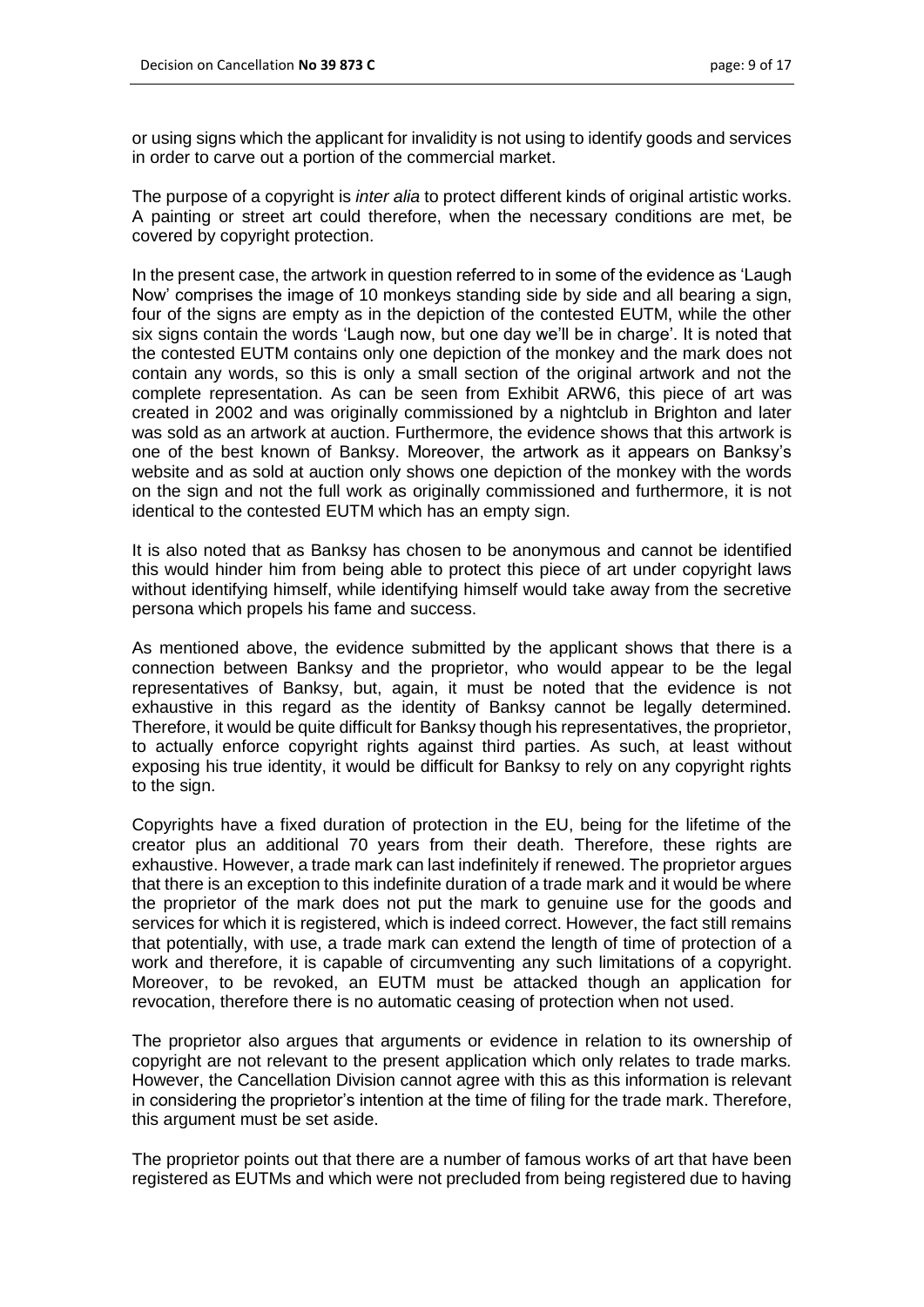pre-existing copyrights. The Cancellation Division, without commenting on whether famous works of art are also registrable, which is argued under Article 7(1)(b) and (c) in the application, merely notes that copyrights and trade marks in general do not have to be mutually exclusive and that these two types of rights have different remedies. However, in the present application for a declaration of invalidity based on bad faith the case must be examined in detail to see the circumstances that lead to the filing and the proprietor's intentions in filing the trade mark.

The proprietor argues that Article 20 of the Charter of Fundamental Rights of the EU states that everyone is equal before the law and that Article 11.1 states that everyone has the right to freedom of expression, which includes the freedom to hold opinions and to receive and impart information and ideas without interference by public authority and regardless of frontiers. Again this is correct, however, where a trade mark has been filed in bad faith the proprietor would not have a right to own such a sign as it would fall foul of Article 59(1)(b) EUTMR which protects against such circumstances. A proprietor cannot gain rights from a sign that is filed in bad faith. Like in many other situations, personal rights and freedoms can be curtailed when other laws are infringed or broken and, therefore, also this argument of the proprietor must be set aside.

The applicant has provided in Exhibit ARW7 printouts from the internet archive site of the Wayback Machine for Banksy's webpage dated prior to the filing of the EUTM. Banksy made clear statements that he gave his express permission for the public to download and use its works of arts as they wished, with the exception that it was not used for commercial purposes. The proprietor argues that this clearly shows that Banksy reserved the exclusive commercial right for himself under the exploitation of his trade marks. However, Banksy also acknowledged on his webpages from at least 2007 that he was aware of the use of this work by third party companies to commercialise goods and denied that this was done with his permission, but did not take any form of legal action to prevent these actions. It argues that it can consent or license copyright to others but the evidence does not show that he had licensed any copyright and he specifically states that the use made thereof was without his consent on the website. Therefore, from the evidence submitted it is not clear that Banksy was trying to preserve or use any possible trade mark rights and this argument must be set aside.

The proprietor argues that the evidence submitted by the applicant to show use of the sign by other parties is not all dated in the correct period. The applicant has submitted some evidence dated prior to the filing date (some dated a long time before) and also evidence after the filing date and up to and around the time of filing of the present application for a declaration of invalidity. The relevant point in time to show bad faith is the date of filing of the contested EUTM. However, evidence prior to and after that date can also be relevant if it can show the proprietor's intention for filing the mark, so this argument must be set aside. The proprietor also argues that webshops in Amazon.com can be altered or modified and that some parties obtain other parties' webshops so that they can inherit positive reviews and seem more legitimate. The proprietor has not submitted proof that this has occurred with any of the evidence submitted by the applicant and therefore these documents must be assumed to be correct. To accept such an argument to discredit this evidence would result in every piece of evidence submitted being called into question as most evidence is online evidence in the present day. Therefore, this argument must also be rejected. The applicant's evidence shows that many different companies were using the sign to commercialise goods prior to, close to the time of filing and thereafter and that the proprietor, in its representation of Banksy, was aware of this fact and did nothing to stop them.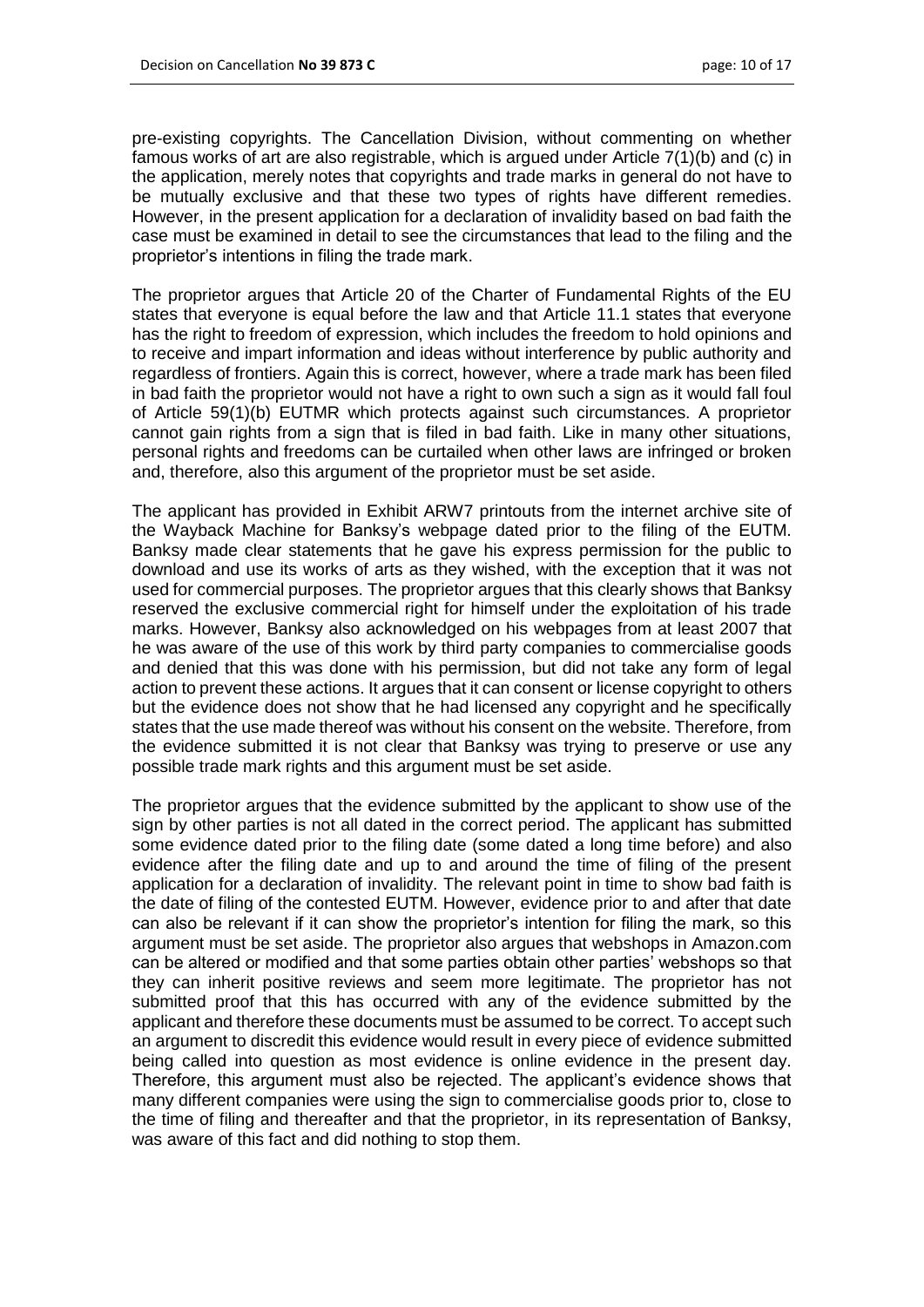From an examination of the evidence filed by both parties it would appear that, at the time of filing of the application for invalidity, the proprietor (or Banksy) had never actually marketed or sold any goods or services under the contested EUTM. Moreover, some of the proprietor's webpage extracts dated in 2010-2011 state that 'All images are made available to download for personal amusement only, thanks. Banksy does not endorse or profit from the sale of greeting cards, mugs, t-shirts, photo canvases etc. …', 'Banksy does not produce greeting cards or print photo-canvases….Please take anything from this site and make your own (non-commercial use only thanks)' and 'Banksy has never produced greeting cards, mugs or photo canvases of his work'. Therefore, there is no evidence that Banksy was actually producing, selling or providing any goods or services under the contested sign prior to the date of filing of the contested EUTM.

The first evidence of sales appears to have happened just before the date of filing of the present application for a declaration of invalidity. There are a number of articles from some notable publications in the UK dated in October 2019 which speak of the opening of a Banksy shop which would not be opened to the public, but the public could look at the window displays and buy the products online, after a vetting procedure to ensure that they were not going to re-sell the items and were not art dealers. In these publications Banksy is accredited to saying that 'the motivation behind the venture was "possibly the least poetic reason to even make some art" – a trademark dispute'. An article also quotes Mr. M.S. (the applicant has shown that he is a Director of the proprietor and also selfproclaimed legal advisor of Banksy) as saying 'Banksy is in a difficult position…Because he doesn't produce his own range of shoddy merchandise and the law is quite clear – if the trademark holder is not using the mark, then it can be transferred to someone who will…(Mr. M.S) proposed that Banksy begin his own range of merchandise and open a shop as a solution to the issue….'. In the same article Banksy says "Sometimes you go to work and it's hard to know what to paint, but for the past few months I've been making stuff for the sole purpose of fulfilling trademark categories under EU law" and admitted that the subject matter is "not a very sexy muse". The article points out that the windows display his works which include paintings such as the 'Laugh Now'. The article concludes that 'Banksy stresses that, despite trying to defend his rights in this particular case, he has not changed his position on copyright. "I still encourage anyone to copy, borrow, steal and amend my art for amusement, academic research or activism. I just don't want them to get sole custody of my name". The shop is called 'Gross Domestic Product' and the applicant also submitted an extract of the webpage of the shop dated 28/10/2019, in which it also encourages the copying, borrowing and uncredited use of Banksy imagery for amusement, activism and education purposes and to make merchandise for personal entertainment and non-profit activism for good causes, but not for passing them off as authentic and re-selling them.

The proprietor argues that the above statements should only be taken at face value without spin or inference. The Cancellation Division agrees and has taken the words at face value. It also claims that it has the five year grace period in which to begin to use its mark and that is still running in the present case. Moreover, it argues that Mr M.S's comments were not to imply that it had no intention of using the marks but that the filed cancellation applications had affected the proprietor's commercial decisions as to when it would make genuine use of the mark. However, the Cancellation Division is not looking at whether the sign has been put to genuine use as per Article 58 EUTM but is looking at the proprietor's intention at the time of filing the EUTM. Therefore, this argument must be rejected and the examination of the intention of the proprietor at the time of filing will continue.

From the evidence submitted Banksy has not manufactured, sold or provided any goods or services under the contested mark or sought to create a commercial market for his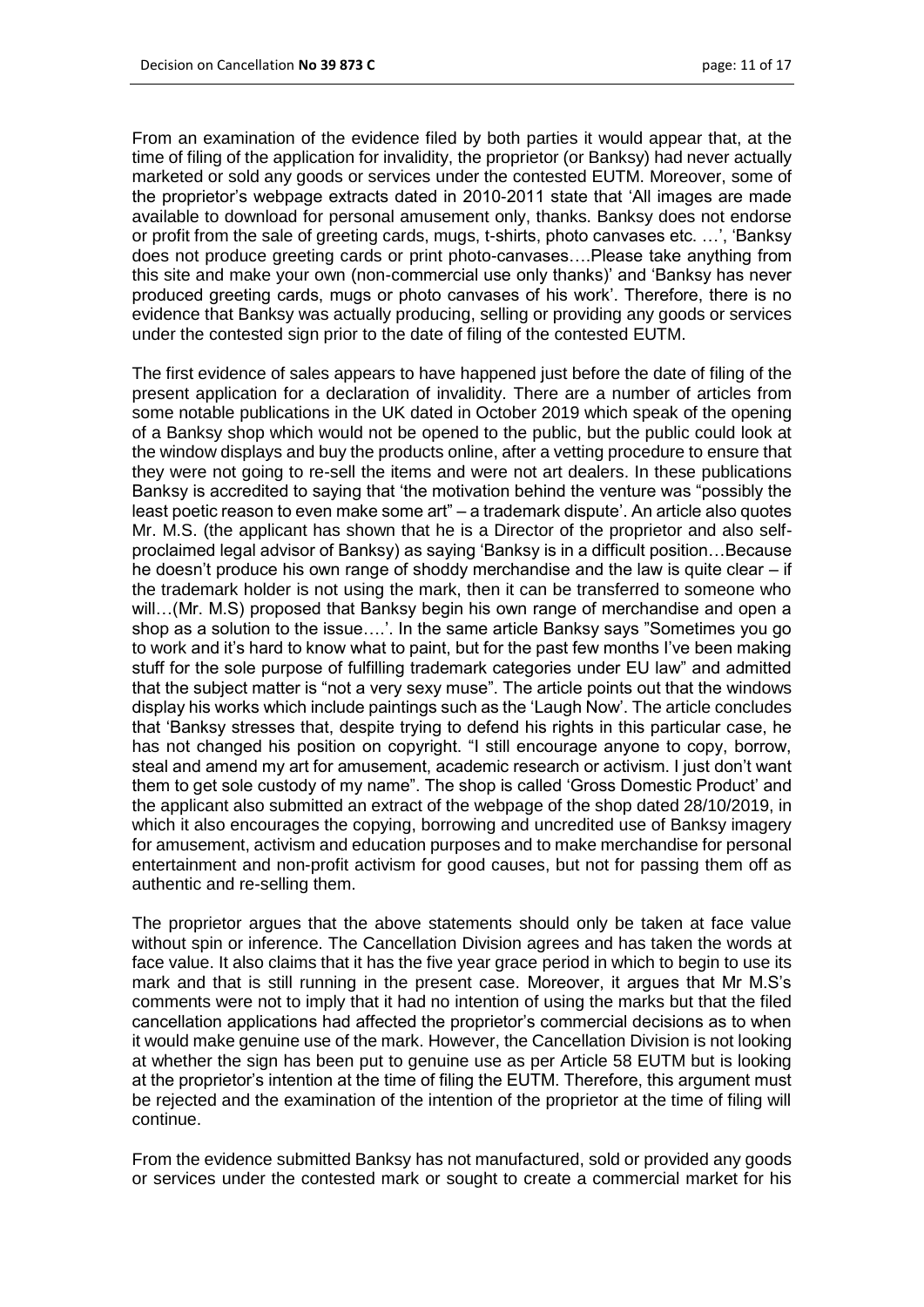goods until just before the filing of the present application for a declaration of invalidity. Only then, in October of 2019, after the applicant had brought prior proceedings 33 843 C against the proprietor, as referred to by the applicant in its initial observations, which were pending at the time, he opened an online store (and had a physical shop but which was not opened to the public) but by his own words, reported in a number of different publications in the UK, he was not trying to carve out a portion of the commercial market by selling his goods, he was merely trying to fulfil the trade mark class categories to show use for these goods to circumvent the non-use of the sign requirement under EU law. Both Banksy and Mr. M.S, who is a Director of the proprietor, made statements that the goods were created and being sold solely for this cause. Therefore, by their own words they admit that the use made of the sign was not genuine trade mark use in order to create or maintain a share of the market by commercialising goods, but only to circumvent the law.

The contested EUTM was filed on 07/11/2018. The evidence shows that the proprietor did not sell any goods or provide any services under the sign until October 2019. In fact the evidence shows that Banksy repeatedly made statements that he was not making or selling any of these goods and that the third parties were doing this without his permission. Banksy started to sell goods in late 2019 only one month prior to the filing of the present application but specifically stated that they were only being sold to overcome non-use for trade mark proceedings and not to commercialise the goods. Banksy by his own admission is clearly against intellectual property laws, but this does not mean that he is not afforded the same protection under these laws as everybody else. However, there are restrictions to the right to register a trade mark and that would be in the case where the mark is filed in bad faith.

The concept of bad faith referred to in Article 59(1)(b) EUTMR is an autonomous concept of European Union (EU) law, which must be given a uniform interpretation in the EU (preliminary ruling of 27/06/2013, C-320/12, Malaysia Dairy, EU:C:2013:435). However, it is not defined, delimited or even described in any way in the legislation.

Advocate General Sharpston proposed to define it as a 'conduct which departs from accepted principles of ethical behaviour or honest commercial and business practices' (opinion of Advocate General Sharpston of 11/06/2009, C-529/07, Lindt Goldhase, EU:C:2009:148, § 60).

Article 59(1)(b) EUTMR meets the general interest objective of preventing trade mark registrations that are abusive or contrary to honest commercial and business practices. These registrations are contrary to the principle that EU law cannot be extended to cover abusive practices on the part of a trader, which do not make it possible to attain the objective of the legislation in question (23/05/2019, T-3/18 & T-4/18, ANN TAYLOR / ANNTAYLOR et al., EU:T:2019:357, § 33).

Bad faith may apply if it transpires that the EUTM proprietor never had any intention to use the contested EUTM, for example, a trade mark application made without any intention to use the trade mark in relation to the goods and services covered by the registration constitutes bad faith if the applicant for registration of that mark had the intention either of undermining, in a manner inconsistent with honest practices, the interests of third parties, or of obtaining, without even targeting a specific third party, an exclusive right for purposes other than those falling within the functions of a trade mark. (29/01/2020, C 371/18, SKY, EU:C:2020:45, § 81).

The predicament of Banksy's right to the work 'Laugh Now' (or part thereof) is clear. To protect the right under copyright law would require him to lose his anonymity which would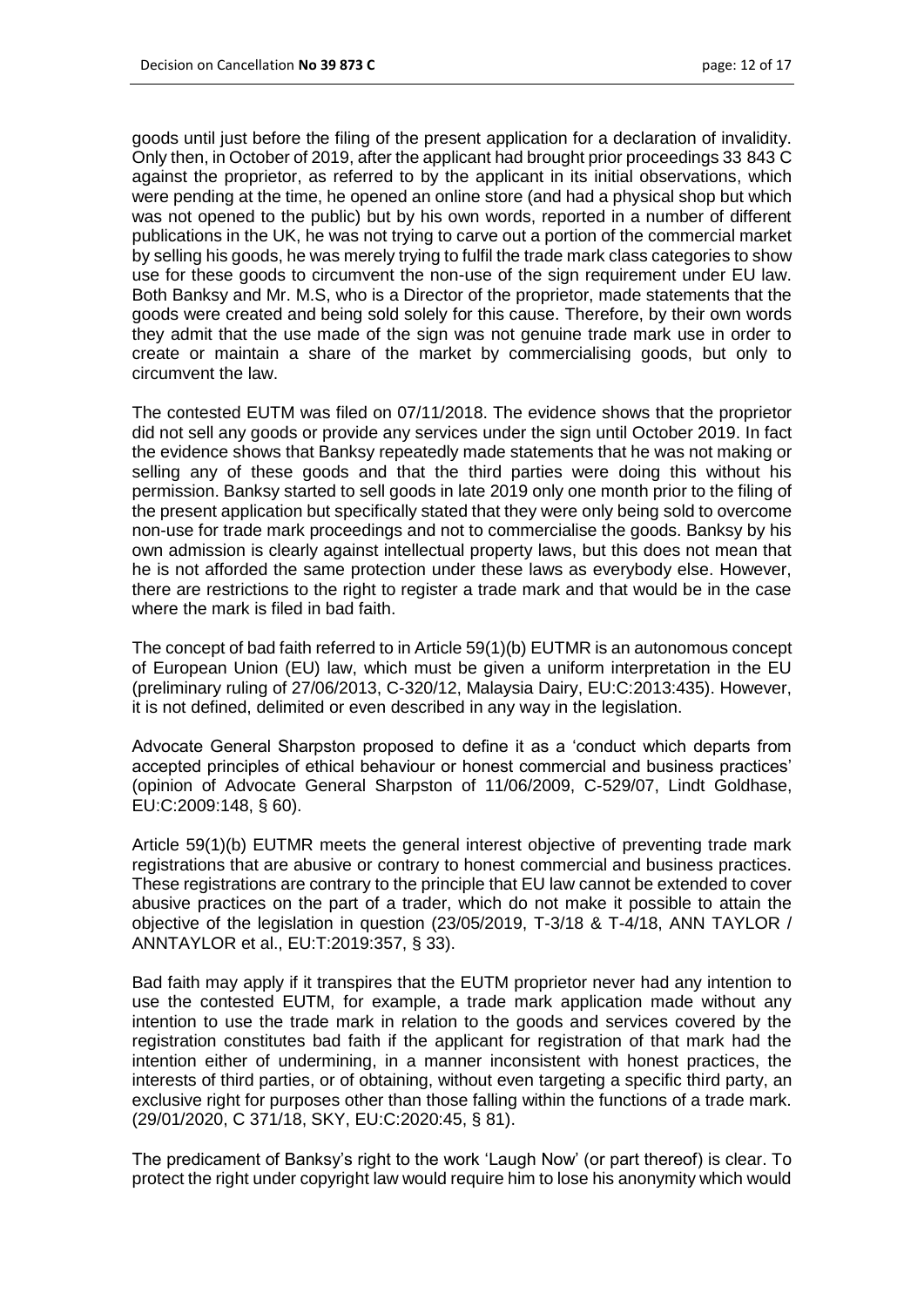undermine his persona. It is clear that when the proprietor filed the EUTM he did not intend to use the EUTM and actual use was only made of the EUTM, after the initiation of the previous proceedings No 33 843 and approximately one month prior to the filing of the present proceedings, and such use was identified as use to circumvent the requirements of trade mark law and thus there was no intention to genuinely use the sign as a trade mark. Banksy was trying to use the sign only to show that he had an intention of using the sign, but his own words and those of his legal representative, unfortunately undermined this effort. Thus, it must be concluded that there was no intention to genuinely use the sign as a trade mark and the only eventual use made of the sign was made with the intention of obtaining an exclusive right to the sign for purposes other than those falling within the functions of a trade mark.

The proprietor also relies on the judgment of 06/09/2018, C-488/16 P, NEUSCHWANSTEIN, EU:C:2018:673, § 82-84 to state that a party that registers a trade mark in pursuit of a legitimate objective to prevent another party from taking advantage by copying the sign is not acting in bad faith.

The judgment states at paragraph 83 the following:

In that judgment, to which the General Court refers in paragraph 58 of the *judgment under appeal, the Court held, in essence, regarding the intention of the applicant at the time of filing the application for registration of an EU trade mark, that, even in a situation where that applicant files an application for registration of a sign with the sole aim of competing unfairly with a competitor who is using a similar sign, it cannot be excluded that the applicant's registration of the sign may be in pursuit of a legitimate objective. The Court specified that that could be the case, in particular, where the applicant knows, when filing the application for registration, that a third party, who is a newcomer in the market, is trying to take advantage of that sign by copying its presentation, and the applicant seeks to register the sign with a view to preventing use of that presentation (judgment of 11 June 2009, Chocoladefabriken Lindt & Sprüngli, C*‑*529/07, EU:C:2009:361, paragraphs 47 to 49). Accordingly, it is not apparent from that judgment that the assessment of bad faith must necessarily take the means used to achieve such an objective into account.*

However, the above reasoning could not apply in the present case as Banksy was not using the sign as a trade mark and did not have a legitimate objective in this regard. He had no intention of using the sign and was allowing the public to download and use it as they wished, with the exception of commercial use, but he did not want anyone else to use the sign which is in the public domain and for which no clear copyright can be identified.

In the recent 2020 judgment in SKY (cited above) the Court found the following:

*"74 The Court has held that in addition to the fact that, in accordance with its usual meaning in everyday language, the concept of 'bad faith' presupposes the presence of a dishonest state of mind or intention, regard must be had, for the purposes of interpreting that concept, to the specific context of trade mark law, which is that of the course of trade. In that regard, the EU rules on trade marks are aimed, in particular, at contributing to the system of undistorted competition in the European Union, in which each undertaking must, in order to attract and retain customers by the quality of its goods or services, be able to have registered as trade marks signs which enable the consumer, without any possibility of confusion, to distinguish those goods or services from others which have a*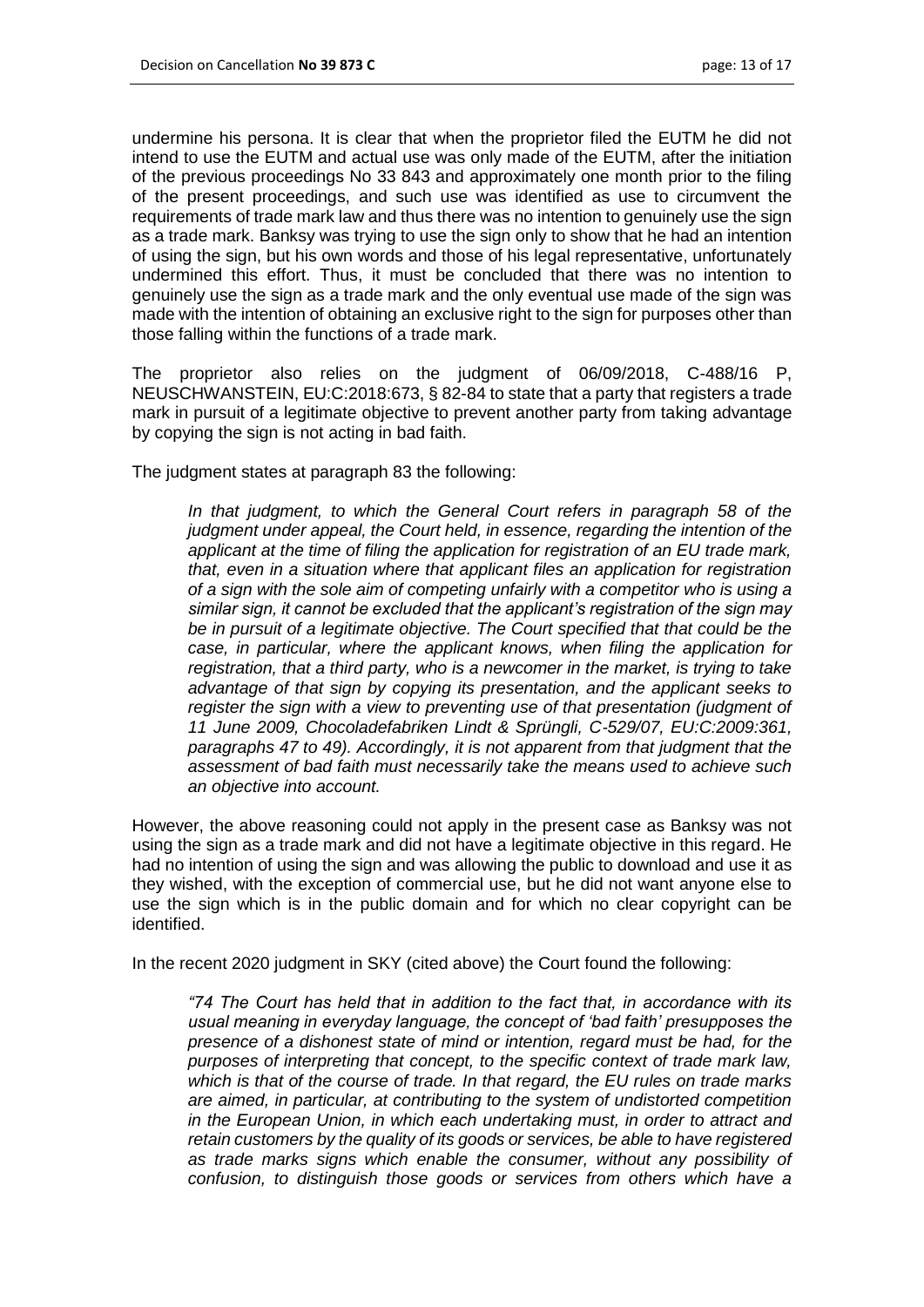*different origin (judgment of 12 September 2019, Koton Mağazacilik Tekstil Sanayi ve Ticaret v EUIPO, C*-*104/18 P, EU:C:2019:724, paragraph 45 and the case-law cited).* 

*75 Consequently, the absolute ground for invalidity referred to in Article 51(1)(b) of Regulation No 40/94 and Article 3(2)(d) of First Directive 89/104 applies where it is apparent from relevant and consistent indicia that the proprietor of a trade mark has filed the application for registration of that mark not with the aim of engaging fairly in competition but with the intention of undermining, in a manner inconsistent with honest practices, the interests of third parties, or with the intention of obtaining, without even targeting a specific third party, an exclusive right for purposes other than those falling within the functions of a trade mark, in particular the essential function of indicating origin recalled in the previous paragraph of the present judgment (judgment of 12 September 2019, Koton Mağazacilik Tekstil Sanayi ve Ticaret v EUIPO, C*-*104/18 P, EU:C:2019:724, paragraph 46).* 

*76 Admittedly, the applicant for a trade mark is not required to indicate or even to know precisely, on the date on which his or her application for registration of a mark is filed or of the examination of that application, the use he or she will make of the mark applied for and he or she has a period of 5 years for beginning actual use consistent with the essential function of that trade mark (see, to that effect, judgment of 12 September 2019, Deutsches Patent- und Markenamt (#darferdas?), C*‑*541/18, EU:C:2019:725, paragraph 22).*

*77 However, as the Advocate General observed in point 109 of his Opinion, the registration of a trade mark by an applicant without any intention to use it in relation to the goods and services covered by that registration may constitute bad*  faith, where there is no rationale for the application for registration in the light of *the aims referred to in Regulation No 40/94 and First Directive 89/104. Such bad*  faith may, however, be established only if there is objective, relevant and *consistent indicia tending to show that, when the application for a trade mark was filed, the trade mark applicant had the intention either of undermining, in a manner inconsistent with honest practices, the interests of third parties, or of obtaining, without even targeting a specific third party, an exclusive right for purposes other than those falling within the functions of a trade mark.* 

*78 The bad faith of the trade mark applicant cannot, therefore, be presumed on the basis of the mere finding that, at the time of filing his or her application, that applicant had no economic activity corresponding to the goods and services referred to in that application."*

*……. 81 In the light of the foregoing, the answer to the third and fourth questions is that Article 51(1)(b) of Regulation No 40/94 and Article 3(2)(d) of First Directive 89/104 must be interpreted as meaning that a trade mark application made without any intention to use the trade mark in relation to the goods and services covered by the registration constitutes bad faith, within the meaning of those provisions, if the applicant for registration of that mark had the intention either of undermining, in a manner inconsistent with honest practices, the interests of third parties, or of obtaining, without even targeting a specific third party, an exclusive right for purposes other than those falling within the functions of a trade mark. When the absence of the intention to use the trade mark in accordance with the essential functions of a trade mark concerns only certain goods or services*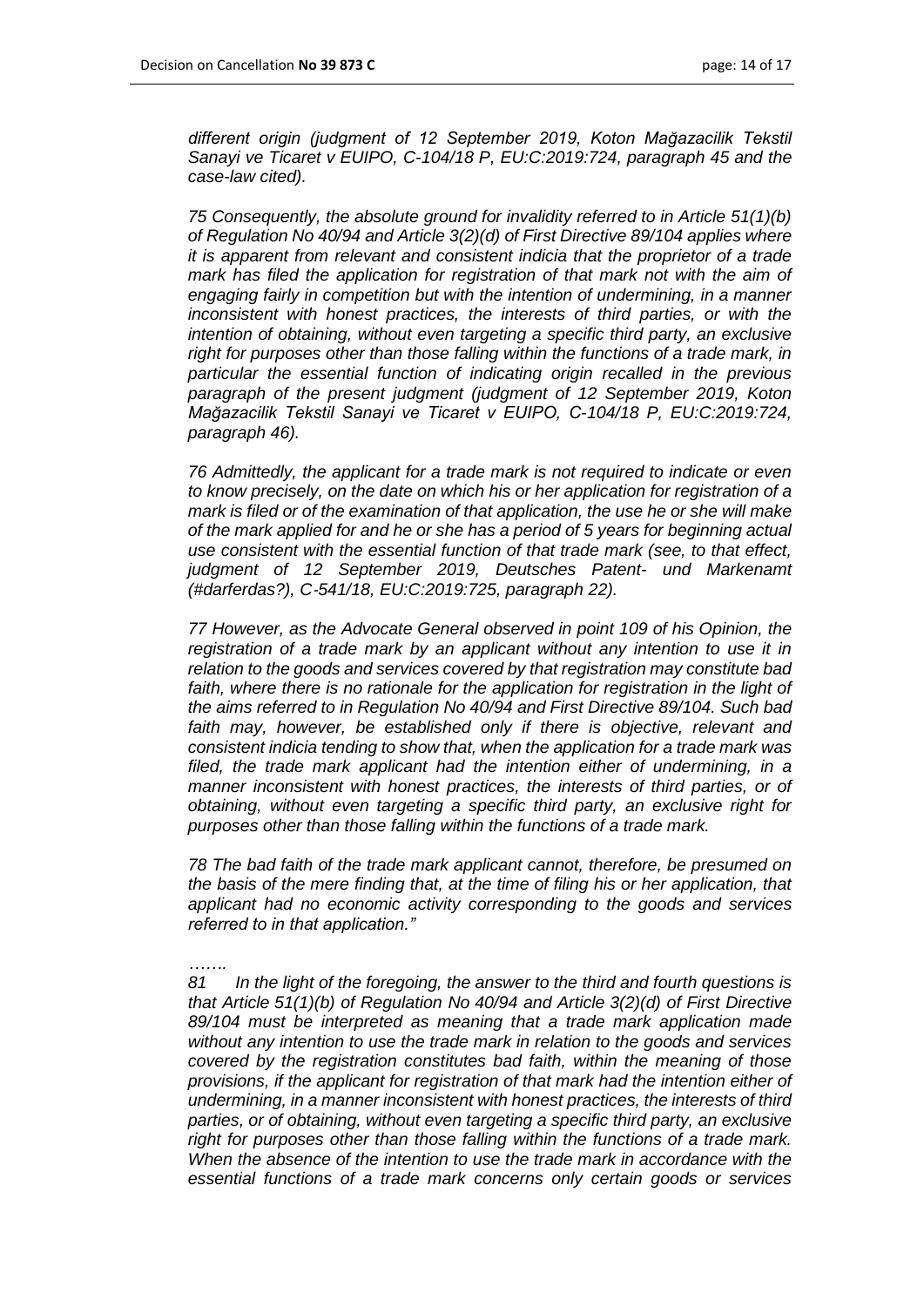*referred to in the application for registration, that application constitutes bad faith only in so far as it relates to those goods or services.*

The proprietor argues that the Sky decision (cited above) confirms that, unless the contrary can be demonstrated by contemporaneous evidence at the date of filing, the proprietor's intention to use the mark as a trade mark is evidenced through the filing of the application. It further argues that even with contemporaneous evidence the test for proving the applicant's intent is strict and the evidential bar that the cancellation applicant must reach to satisfy the test is high. It further claims that it is up to the applicant to prove bad faith and that from the evidence submitted there are no consistent indicia of bad faith.

The applicant must indeed make its case for bad faith, which the Cancellation Division considers it has done, as such, the proprietor must show that it had a legitimate reason for filing the mark. The evidence, as stated before in the present decision, should show the proprietor's intentions at the time of filing of the EUTM, however, evidence of before or after this time period may also be taken into account if it can show or confirm the intention of the proprietor at the time of filing. The applicant's evidence clearly shows the proprietor's (Banksy's) intentions from around 2007 up to the time of filing and thereafter. Therefore, it was up to the proprietor to show that it had legitimate reasons to apply for the sign. In this regard the Court has recently stated in its judgment of 21/04/2021, T-663/19, MONOPOLY, EU:T:2021:211, §43 the following:

*Where EUIPO finds that the objective circumstances of the particular case which were*  relied on by the applicant for a declaration of invalidity may lead to the rebuttal of the *presumption of good faith which the proprietor of the mark at issue enjoys when he or she files the application for registration of that mark, it is for the proprietor of that mark to provide plausible explanations regarding the objectives and commercial logic pursued by the application for registration of that mark.*

In this respect the proprietor claims that where a party is taking advantage of a sign due to their knowledge that the owner of the sign cannot enforce unregistered trade mark rights and copyright without prejudicing his public persona or business interests, obtaining a trade mark registration through an incorporated company in order to enforce these rights is a 'legitimate objective' and not an application in bad faith. Later it also argues that the person and the company are distinct and that the opinions of the individual cannot harm or show the position of the business. However, as seen above in the present decision the proprietor is deemed to be the representative or agent of Banksy as the principal. As such, this argument cannot be accepted. Moreover, Banksy has chosen to remain anonymous and for the most part to paint graffiti on other people's property without their permission rather than to paint it on canvases or his own property. He has also chosen to be very vocal regarding his disdain for intellectual property rights, although clearly his aversion for intellectual property rights does not annul any validly acquired rights to copyright or trade marks. It must be pointed out that another factor worthy of consideration is that he cannot be identified as the unquestionable owner of such works as his identity is hidden. The contested EUTM was filed in order for Banksy to have legal rights over the sign as he could not rely on copyright rights, but that is not a function of a trade mark. Therefore, the filing of a trade mark cannot be used to uphold these rights which at least may not exist for the person claiming to own them.

The proprietor argues that the Cancellation Division would need to apply spin and conjecture and making many inferences in order to find bad faith. However, for the outlined reasons above, the Cancellation Division cannot agree with this premise.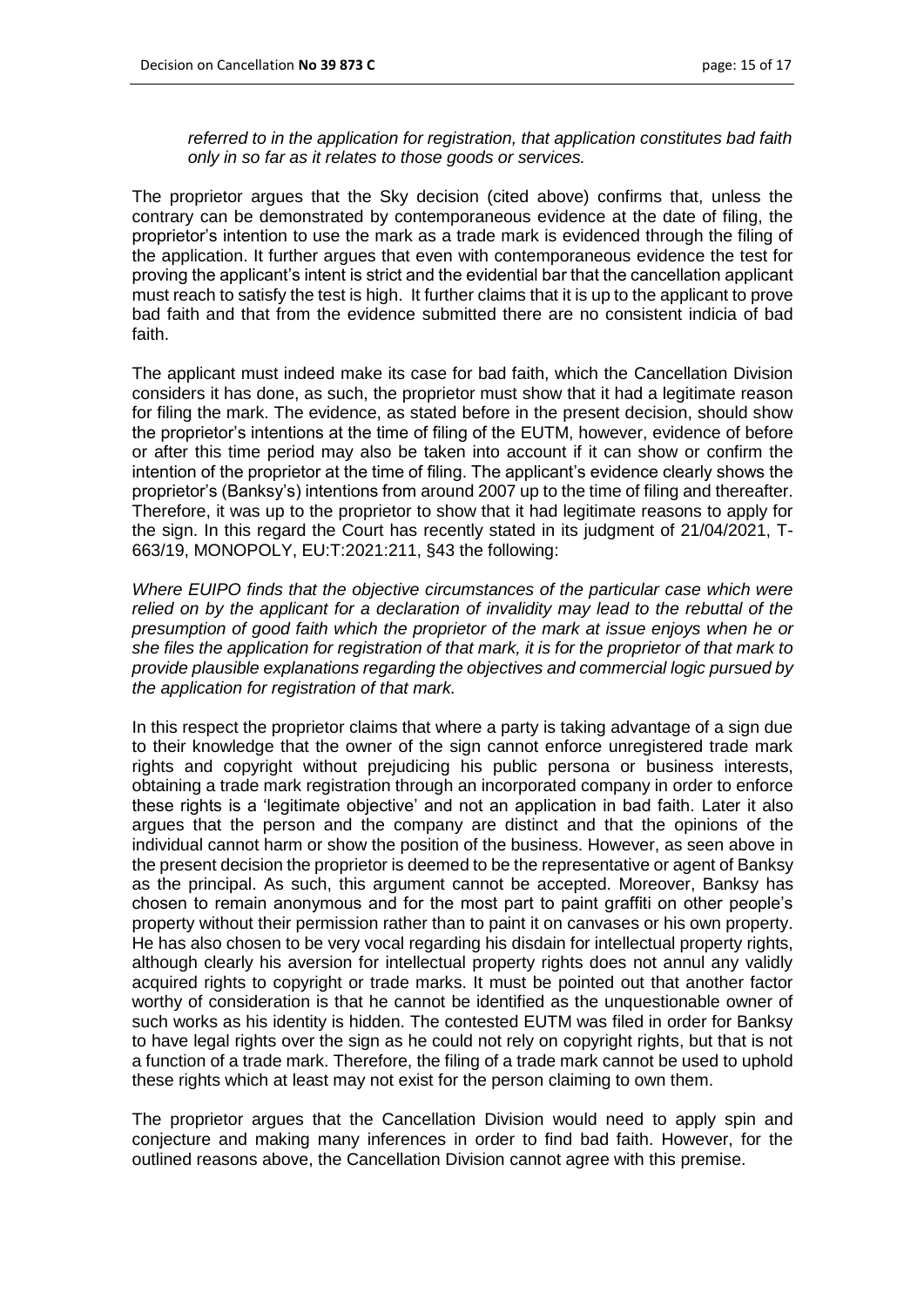Moreover, applying the above cited judgment and the previous findings it is clear that Banksy did not have any intention to use the EUTM in relation to the contested goods and services at the time of filing of the EUTM which is the relevant time period to be taken into consideration. He only began using the sign after the previous application for a declaration of invalidity 33 843C was filed and only one month prior to the filing of the present application. Moreover, at the time of said use Banksy and his representative stated that the use was only to overcome EU laws regarding the issue of non-use in relation to a trade mark dispute which shows that his intention was not to use the mark as a trade mark to commercialise goods or provide any services in order to carve out a portion of the relevant market, but only to circumvent the law. These actions are inconsistent with honest practices. They show that his intention was to obtain, without even targeting a specific third party, an exclusive right for purposes other than those falling within the functions of a trade mark. Although the proprietor also states that he intends to make genuine use of the EUTM in the coming years what must be examined in the present application is the proprietor's intention at the time of the application of the contested mark.

Following from the case law cited above bad faith may apply if it transpires that the EUTM proprietor never had any intention to use the contested EUTM or if the intention in filing the EUTM was to obtain an exclusive right for purposes other than those falling within the functions of a trade mark. Therefore, for the reasons given above the proprietor's actions are inconsistent with honest practices as it had no intention to use the EUTM as a trade mark according to its function and thus the EUTM was filed in bad faith. This finding is also in line with the decision of the Cancellation Division of 14/09/2020, 33 843 C in the 'Flower Thrower' decision which has become final. Moreover, the filing of other marks under the same circumstances is a strong indication that the present mark was also applied for in bad faith (see, for analogy, 25/02/2013, No R 2448/2010, 'AERMACCHI MILANO', § 22).

The parties also made arguments in relation to the US law and the proprietor's using of the EUTM to file US trade marks. However, as the application for bad faith is fully successful as laid out above, and for reasons of procedural economy, the Cancellation Division will not comment on these arguments as they will not affect the outcome of the present decision.

#### **Conclusion**

In the light of the above, the Cancellation Division concludes that the application is totally successful and the European Union trade mark should be declared invalid for all the contested goods and services.

The application for a declaration of invalidity is also based on the grounds of Article 59(1)(a) EUTMR in conjunction with Articles 7(1)(b) and 7(1)(c) EUTMR. However, as the application is fully successful as based on the ground of bad faith under Article 59(1)(b) EUTMR, the Cancellation Division will not examine the request as based on these additional grounds or the arguments and evidence submitted in relation thereto, as said examination will not affect the outcome of the present decision.